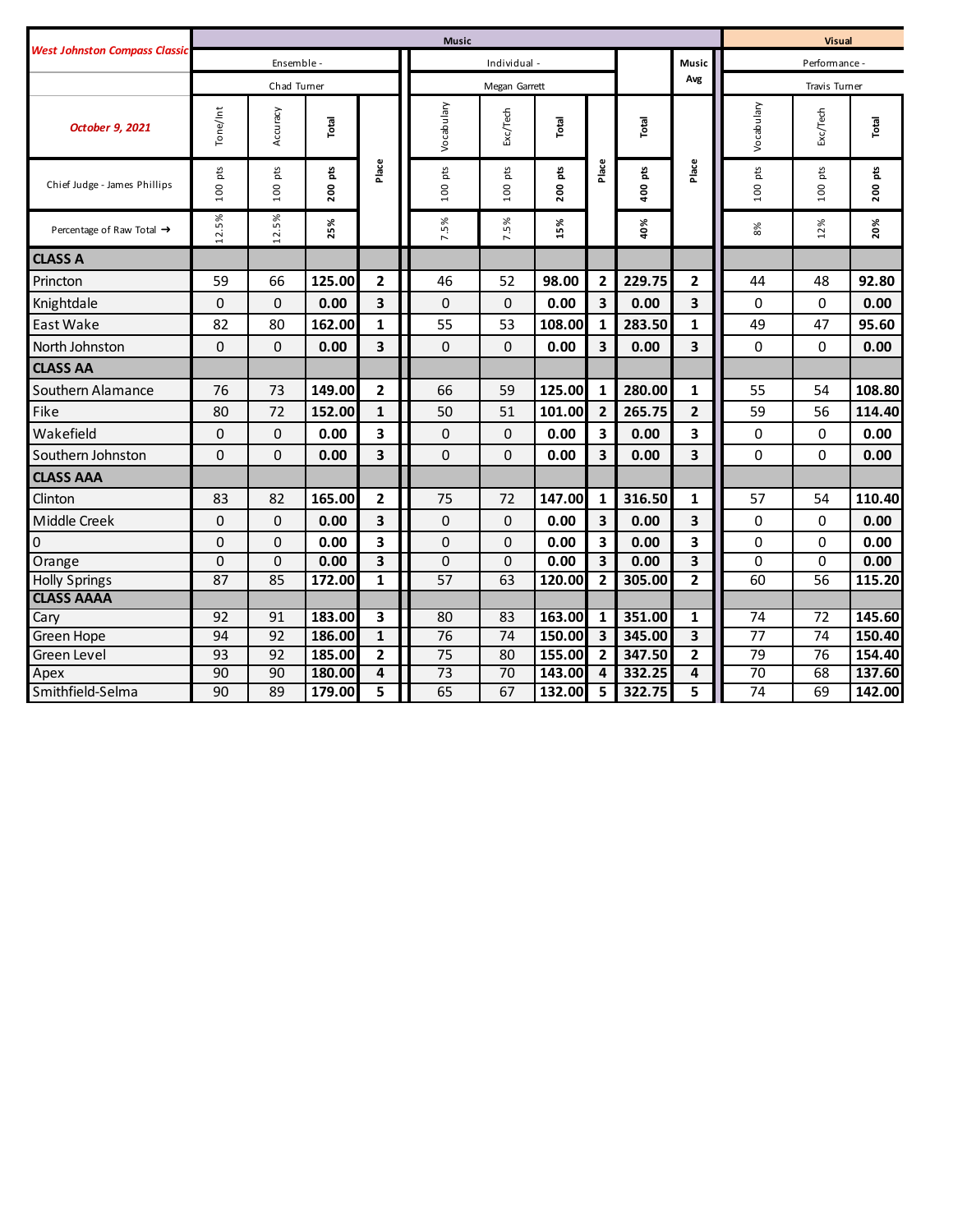| <b>West Johnston Compass Classic</b><br>Music<br>Visual -<br>GE<br><b>Total</b><br>Wayne Campbell<br>Joey Montes<br>Show<br>Show<br>Total<br>Total<br>Total<br>Rep<br>Rep<br>October 9, 2021<br>Place<br>Place<br>Place<br>Place<br>pts<br>pts<br>pts<br>pts<br>pts<br>400 pts<br>ę<br>Chief Judge - James Phillips<br>$\frac{8}{2}$<br>100<br>100<br>200<br>100<br>100<br>20%<br>10%<br>10%<br>20%<br>40%<br>10%<br>10%<br>Percentage of Raw Total $\rightarrow$<br><b>CLASS A</b><br>$\mathbf{2}$<br>2<br>$\mathbf{2}$<br>53<br>105.00<br>1<br>224.00<br>Princton<br>56<br>63<br>119.00<br>52<br>3<br>0<br>$\mathbf 0$<br>0.00<br>3<br>0<br>0<br>0.00<br>3<br>0.00<br>3<br>Knightdale | Total          | Total -<br><b>100 Pts</b> | <b>By Class</b> |
|-----------------------------------------------------------------------------------------------------------------------------------------------------------------------------------------------------------------------------------------------------------------------------------------------------------------------------------------------------------------------------------------------------------------------------------------------------------------------------------------------------------------------------------------------------------------------------------------------------------------------------------------------------------------------------------------|----------------|---------------------------|-----------------|
|                                                                                                                                                                                                                                                                                                                                                                                                                                                                                                                                                                                                                                                                                         |                |                           |                 |
|                                                                                                                                                                                                                                                                                                                                                                                                                                                                                                                                                                                                                                                                                         |                |                           |                 |
|                                                                                                                                                                                                                                                                                                                                                                                                                                                                                                                                                                                                                                                                                         |                |                           |                 |
|                                                                                                                                                                                                                                                                                                                                                                                                                                                                                                                                                                                                                                                                                         |                | enalty                    | Final           |
|                                                                                                                                                                                                                                                                                                                                                                                                                                                                                                                                                                                                                                                                                         |                | $\Omega$                  |                 |
|                                                                                                                                                                                                                                                                                                                                                                                                                                                                                                                                                                                                                                                                                         |                |                           |                 |
|                                                                                                                                                                                                                                                                                                                                                                                                                                                                                                                                                                                                                                                                                         | 54.66          | 0.00                      | 54.66           |
|                                                                                                                                                                                                                                                                                                                                                                                                                                                                                                                                                                                                                                                                                         | 0.00           | 0.00                      | 0.00            |
| 77<br>155.00<br>46<br>96.00<br>$\mathbf{2}$<br>251.00<br>East Wake<br>$\mathbf{1}$<br>78<br>$\mathbf{1}$<br>50<br>$\mathbf{1}$                                                                                                                                                                                                                                                                                                                                                                                                                                                                                                                                                          | 63.01          | 3.00                      | 60.01           |
| 3<br>3<br>3<br>$\Omega$<br>3<br>0<br>0<br>0<br>0.00<br>0.00<br>0.00<br>North Johnston                                                                                                                                                                                                                                                                                                                                                                                                                                                                                                                                                                                                   | 0.00           | 0.00                      | 0.00            |
| <b>CLASS AA</b>                                                                                                                                                                                                                                                                                                                                                                                                                                                                                                                                                                                                                                                                         |                |                           |                 |
| $\mathbf{2}$<br>$\mathbf{2}$<br>Southern Alamance<br>2<br>81<br>162.00<br>56<br>108.00<br>270.00<br>81<br>1<br>52                                                                                                                                                                                                                                                                                                                                                                                                                                                                                                                                                                       | 65.88          | 0.00                      | 65.88           |
| Fike<br>81<br>276.00<br>1<br>80<br>161.00<br>$\mathbf{2}$<br>60<br>55<br>115.00<br>$\mathbf{1}$<br>$\mathbf 1$                                                                                                                                                                                                                                                                                                                                                                                                                                                                                                                                                                          | 65.62          | 0.00                      | 65.62           |
| Wakefield<br>3<br>0<br>$\mathbf 0$<br>3<br>0<br>0<br>0.00<br>3<br>0.00<br>3<br>0.00                                                                                                                                                                                                                                                                                                                                                                                                                                                                                                                                                                                                     | 0.00           | 0.00                      | 0.00            |
| 3<br>3<br>3<br>$\Omega$<br>$\Omega$<br>3<br>0<br>$\Omega$<br>Southern Johnston<br>0.00<br>0.00<br>0.00                                                                                                                                                                                                                                                                                                                                                                                                                                                                                                                                                                                  | 0.00           | 0.00                      | 0.00            |
| <b>CLASS AAA</b>                                                                                                                                                                                                                                                                                                                                                                                                                                                                                                                                                                                                                                                                        |                |                           |                 |
| $\mathbf{2}$<br>285.00<br>$\overline{2}$<br>Clinton<br>$\mathbf{2}$<br>82<br>82<br>164.00<br>$\overline{2}$<br>62<br>59<br>121.00                                                                                                                                                                                                                                                                                                                                                                                                                                                                                                                                                       | 71.19          | 0.00                      | 71.19           |
| 3<br>3<br>3<br>0.00<br>3<br>Middle Creek<br>0<br>0<br>0.00<br>0<br>0<br>0.00                                                                                                                                                                                                                                                                                                                                                                                                                                                                                                                                                                                                            | 0.00           | 0.00                      | 0.00            |
| 0<br>3<br>3<br>3<br>0<br>$\Omega$<br>3<br>0<br>0<br>0.00<br>0.00<br>0.00                                                                                                                                                                                                                                                                                                                                                                                                                                                                                                                                                                                                                | 0.00           | 0.00                      | 0.00            |
| $\overline{\mathbf{3}}$<br>$\overline{\mathbf{3}}$<br>$\overline{\mathbf{3}}$<br>3<br>Orange<br>0<br>$\Omega$<br>0.00<br>0<br>0<br>0.00<br>0.00                                                                                                                                                                                                                                                                                                                                                                                                                                                                                                                                         | 0.00           | 0.00                      | 0.00            |
| $\mathbf{1}$<br>$\overline{70}$<br>$\mathbf{1}$<br>$\mathbf 1$<br>85<br>84<br>$\mathbf{1}$<br>68<br>138.00<br>307.00<br><b>Holly Springs</b><br>169.00                                                                                                                                                                                                                                                                                                                                                                                                                                                                                                                                  | 72.72          | 0.00                      | 72.72           |
| <b>CLASS AAAA</b>                                                                                                                                                                                                                                                                                                                                                                                                                                                                                                                                                                                                                                                                       |                |                           |                 |
| 3<br>91<br>91<br>182.00<br>79<br>77<br>156.00<br>4<br>338.00<br>4<br>Cary<br>4                                                                                                                                                                                                                                                                                                                                                                                                                                                                                                                                                                                                          | 83.46          | 0.00                      | 83.46           |
| $\mathbf{2}$<br>91<br>3<br>82<br>$\mathbf{2}$<br>$\mathbf{2}$<br>92<br>183.00<br>80<br>162.00<br>Green Hope<br>345.00                                                                                                                                                                                                                                                                                                                                                                                                                                                                                                                                                                   | 84.04          | 0.00                      | 84.04           |
| 1<br>Green Level<br>1<br>93<br>91<br>184.00<br>$\overline{2}$<br>84<br>81<br>165.00<br>349.00<br>$\mathbf{1}$                                                                                                                                                                                                                                                                                                                                                                                                                                                                                                                                                                           | 85.09          | 0.00                      | 85.09           |
| 5<br>90<br>89<br>179.00<br>5<br>75<br>5<br>Apex<br>77<br>152.00<br>331.00<br>5<br>Smithfield-Selma<br>$\mathbf{1}$<br>3<br>3<br>4<br>93<br>92<br>185.00<br>81<br>78<br>159.00<br>344.00                                                                                                                                                                                                                                                                                                                                                                                                                                                                                                 | 80.09<br>80.88 | 0.00<br>0.00              | 80.09<br>80.88  |